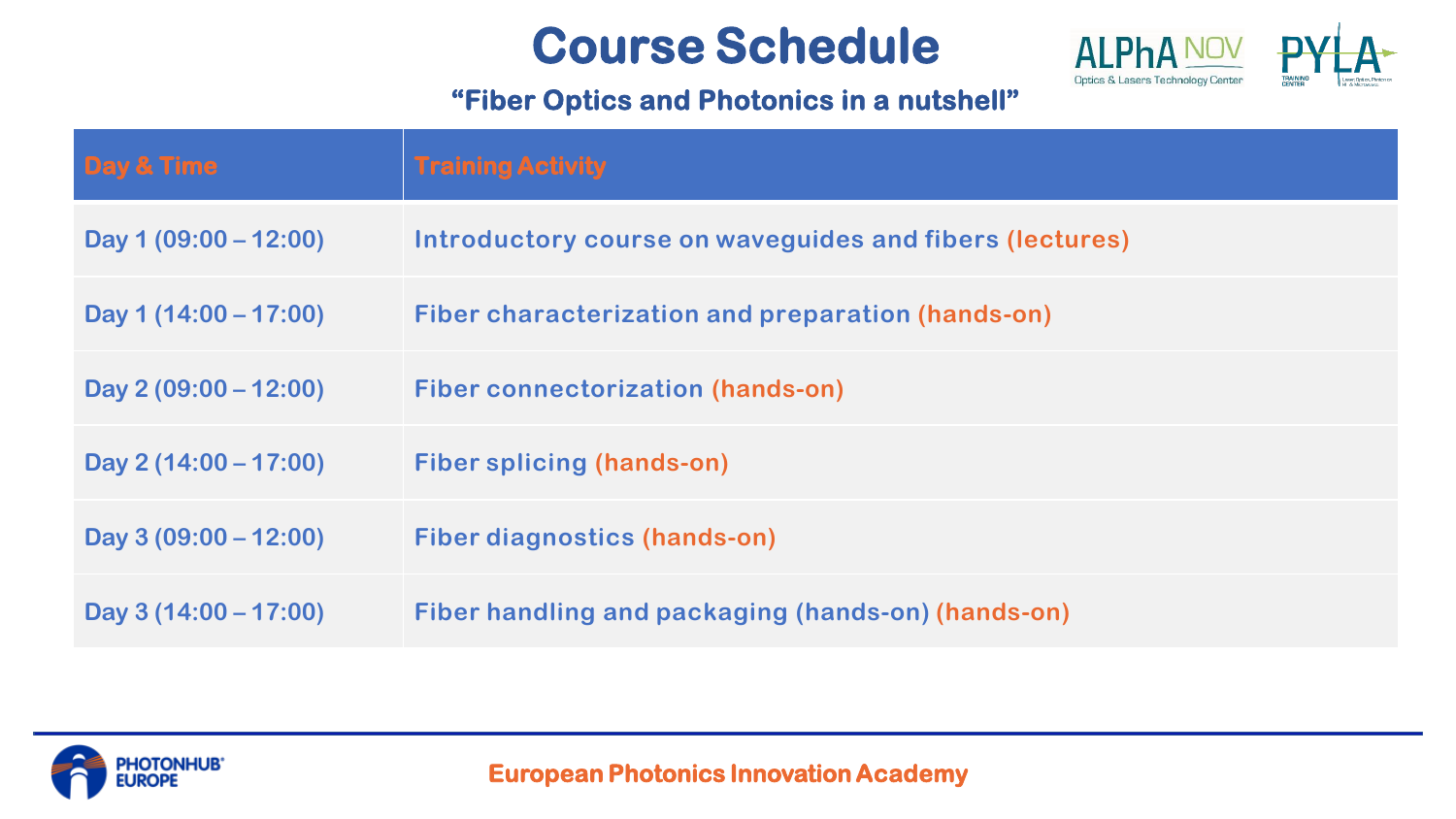# **Course Details (Day 1)**

### **Day 1a. Introductory course on waveguides and fibers (lectures)**

**Location: ALPhANOV Conference Room**

Details: Lectures on Introduction to waveguides. Transverse modes. Propagation and losses. Gain fibers. Fibered components.

#### **Training Duration: 3 Hours**



### **Day 1b. Fiber characterization and preparation (hands-on)**

**Equipment Used: laser diode, powermeter, VYTRAN cleaver, FUJIKURA cleaver**

**Details: laser safety equipment and implementation, beam handling and alignment, review of laser-based and opto-mechanical**  components used in beam shaping, beam transportation and beam delivery, review of laser-based machine tool & workstation architecture

#### **Training Duration: 3 Hours**





**European Photonics Innovation Academy**





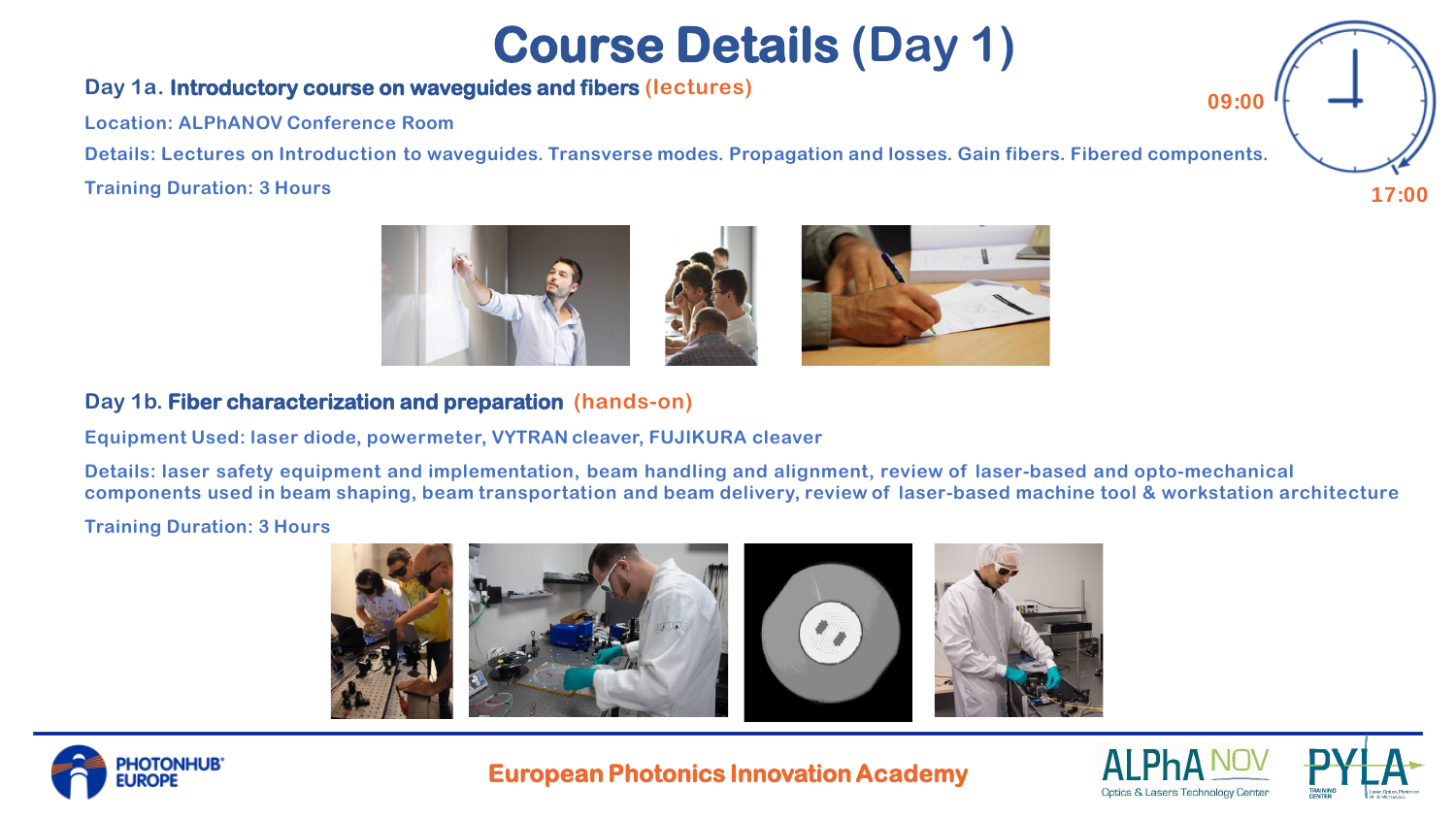# **Course Details (Day 2)**

### **Day 2a. Fiber connectorization (hands-on)**

**Equipment Used: KRELL polishing device, DOMAILLE polishing device, DATA-PIXEL microscope and interferometer Details: Connector fabrication. Connectors polishing (FC/PC, FC/APC, SMA, E2000/APC, …). Connector losses measurements. Fiber end facet quality measurement.**

**Training Duration: 3 Hours**



### **Day 2b. Fiber splicing (hands-on)**

**Equipment Used: VYTRAN cleaver, FUJIKURA cleaver , FUJIKURA splicer, 3SAE splicer, NYFORS recoater**

**Details: Precision cleaving. Fiber splicing (single mode, multimode, specialty). Recoating.**

#### **Duration: 3 Hours**





**European Photonics Innovation Academy**